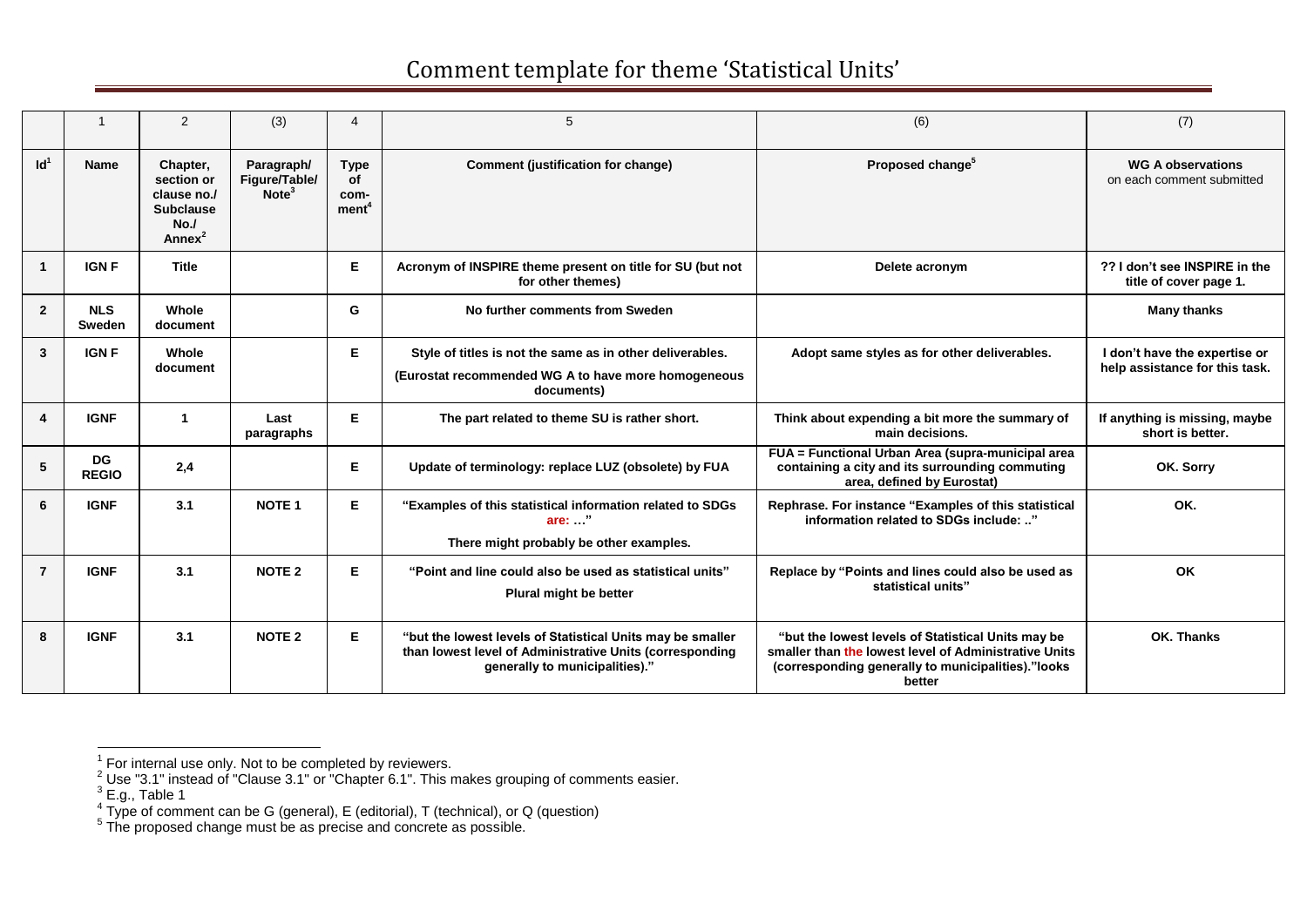| 9               | <b>Eurostat</b> | 3.1   | <b>NOTE 4</b>                    | G  | The sentence "the statistical units not properly contain<br>statistical data or figure, but they are the bridge to link all<br>the published statistical information to their pertinent<br>geometry" is ambiguous. The stat unit is not "the bridge to<br>the geometry", it is the geometry itself. | Replace with simply:<br>"The statistical units are geometrical representations<br>of the locations on which statistics are reported."           | OK. Sentence accepted<br>opening the paragraph, but<br>proposed replacement is<br>maintained, as useful<br>explanation, with small<br>changes.                                                        |
|-----------------|-----------------|-------|----------------------------------|----|-----------------------------------------------------------------------------------------------------------------------------------------------------------------------------------------------------------------------------------------------------------------------------------------------------|-------------------------------------------------------------------------------------------------------------------------------------------------|-------------------------------------------------------------------------------------------------------------------------------------------------------------------------------------------------------|
| 10 <sup>1</sup> | <b>Eurostat</b> | 3.1   | NOTE <sub>5</sub>                | G  | The scope is not on the location of unit records (aka "micro"<br>data") but on the aggregated figures, the statistics.                                                                                                                                                                              | No change is needed. The notion of "micro data"<br>could be mentioned.                                                                          | OK. Comment not well<br>understand, but the phrase<br>was remake and a mention to<br>micro-data is added.                                                                                             |
| 11              | <b>Eurostat</b> | 3.2   |                                  | G  | This section is maybe too long and not so useful. There is<br>not such need to describe the usefulness of statistics. It<br>should be an assumption for anyone reading this document.                                                                                                               | Remove or keep it short.<br>"Statistics, in various domain, is a key information<br>for decision makers". This sentence might be<br>sufficient. | NOT removed. The geospatial<br>community and Dominique<br>Laurent say that it's important<br>for not statistical<br>professionals.                                                                    |
| 12              | <b>IGN F</b>    | 3.2   | Paragraph<br>above figure        | E. | "to understand nearly any phenomenon at every stages of<br>knowledge approach"<br>"The next image draft a short summary overview"<br><b>Spelling errors</b>                                                                                                                                         | Replace by<br>"to understand nearly any phenomenon at every<br>stage of knowledge approach"<br>"The next image drafts a short summary overview" | OK                                                                                                                                                                                                    |
| 13              | Eurostat        | 3.2   | <b>Section on</b><br><b>GSGF</b> | G  | The GSGF is not a use case of statistical units.                                                                                                                                                                                                                                                    | This part should be moved in another section, maybe<br>in annex.                                                                                | NO. Strictly speaking GSGF is<br>not a singular use case, but<br>their statements recognise<br>multiple and important users<br>and use case. Nevertheless is<br>too short for be a separates<br>Annex |
| 14              | <b>Eurostat</b> | 4.1.1 | <b>First</b><br>paragraph        |    | This paragraph gives justifications for using grid statistical<br>units. One of the main reasons, which is not mentioned here<br>is to overcome the bias introduced when using SUs with<br>heterogeneous sizes and shapes - the MAUP (Modifiable<br>Areal Unit Problem).                            | The MAUP should be mentioned as (one of) the main<br>motivations for using statistical grids.                                                   | OK: added                                                                                                                                                                                             |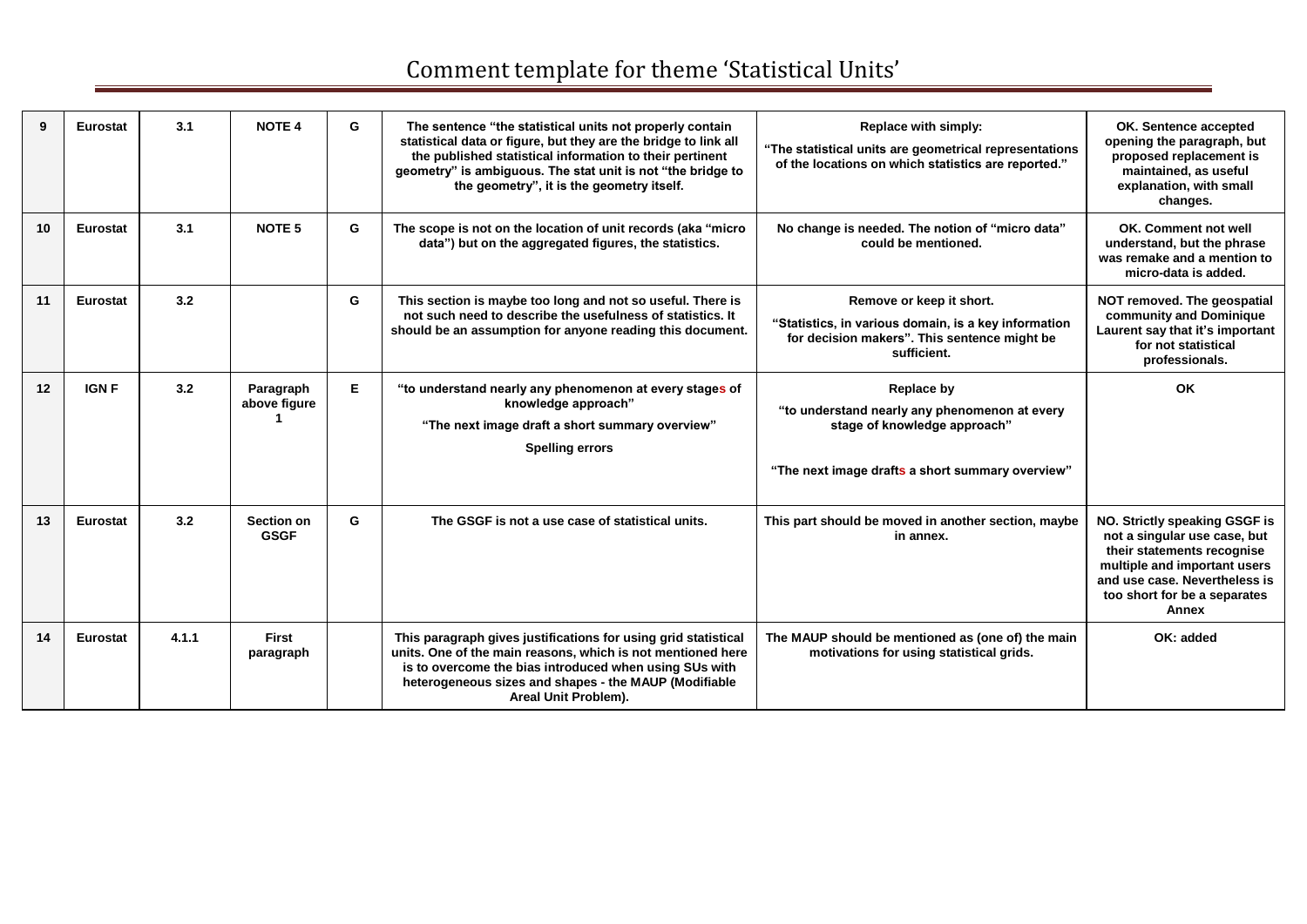| 15 | <b>Eurostat</b>           | 4.1.1 | <b>NOTE 1</b>                          | G    | "A grid size of 1km2 is considered an optimal choice of<br>statistical unit, as a good compromise between more<br>detailed information (smaller area) and less confidentiality<br>issues"<br>This is correct for population grids, but does not apply to all<br>stat domains. The optimal grid size depends on the<br>statistical variable. 1km <sup>2</sup> is too detailed for some statistical<br>domains, while not detailed for others | Remove the note or replace with:<br>"The optimum grid size depend on the statistical<br>variable and the required confidentiality level. 1km<br>resolution is for example considered as optimal for<br>population statistics".                                                                                                                | OK, replaced                                                                                                                                                                                                       |
|----|---------------------------|-------|----------------------------------------|------|---------------------------------------------------------------------------------------------------------------------------------------------------------------------------------------------------------------------------------------------------------------------------------------------------------------------------------------------------------------------------------------------------------------------------------------------|-----------------------------------------------------------------------------------------------------------------------------------------------------------------------------------------------------------------------------------------------------------------------------------------------------------------------------------------------|--------------------------------------------------------------------------------------------------------------------------------------------------------------------------------------------------------------------|
| 16 | <b>Eurostat</b>           | 4.1.1 | <b>NOTE 2</b>                          | G    | "For the over-sea territories, it is recommended to use a grid<br>based on the LAEA projection and on an ITRS based<br>datum".<br>The LAEA projection is not suitable for (most) over-sea<br>territories.                                                                                                                                                                                                                                   | <b>Replace with:</b><br>"For over-sea territories, it is recommended to use a<br>grid based on an equal-area projection and on an<br>ITRS based datum"<br>$\overline{\mathbf{?}}$                                                                                                                                                             | OK, replaced                                                                                                                                                                                                       |
| 17 | <b>IGN F</b>              | 4.1.1 | <b>NOTE 1 after</b><br>GP <sub>1</sub> | T    | As WG A is not recommended a standard grid size, it might<br>be worth to say explicitly that the choice of grid size is up to<br>Member States (likely choice of the NSI).                                                                                                                                                                                                                                                                  | Possibly, add a sentence on this topic.                                                                                                                                                                                                                                                                                                       | NO. As open field could be an<br>option taken from Member<br>States, for a group of<br>countries or a<br>recommendation from<br>international bodies. I think is<br>better not made additional<br>recommendations. |
| 18 | <b>DG</b><br><b>REGIO</b> | 4.1.2 |                                        | E    | Clarify the meaning of the first sentence of NOTE 2 of core<br>recommendation 2                                                                                                                                                                                                                                                                                                                                                             | The advantage of territorial units based on<br>administrative levels is that most of these<br>administrative levels are publicly well-known and<br>familiar for the dissemination of national statistics.                                                                                                                                     | OK                                                                                                                                                                                                                 |
| 19 | <b>DG</b><br><b>REGIO</b> | 4.1.2 |                                        | Е    | Update the reference to LAU under NOTE 3 of core<br>recommendation 2 (only one LAU level still exists)                                                                                                                                                                                                                                                                                                                                      | that includes NUTS1, NUTS2, NUTS3 and the LAU<br>level. Principle of NUTS classification is to have a<br>common set of Statistical Units by level, with the<br>best compromise of equilibrium between maintaining<br>the administrative and statistical units of the country<br>and having units with similar (wide) ranges of<br>population. | OK. Thanks                                                                                                                                                                                                         |
| 20 | <b>DG</b><br><b>REGIO</b> | 4.1.2 |                                        | Е    | Correct the terminology on EU city concepts under core<br>recommendation 3                                                                                                                                                                                                                                                                                                                                                                  | NOTE 2: In the European Union, the set of urban<br>standardised statistical units include cities, greater<br>cities and functional urban areas (FUA)                                                                                                                                                                                          | OK                                                                                                                                                                                                                 |
| 21 | <b>Eurostat</b>           | 4.1.2 | <b>NOTE 3</b>                          | E, G | "that includes () LAU1 and LAU2"<br>LAU1 and LAU2 do not exist anymore: They have been<br>replaced by a single LAU level.                                                                                                                                                                                                                                                                                                                   | <b>Replace with</b><br>"that includes () LAU"                                                                                                                                                                                                                                                                                                 | OK, replaced. Sorry for the<br>mistake.                                                                                                                                                                            |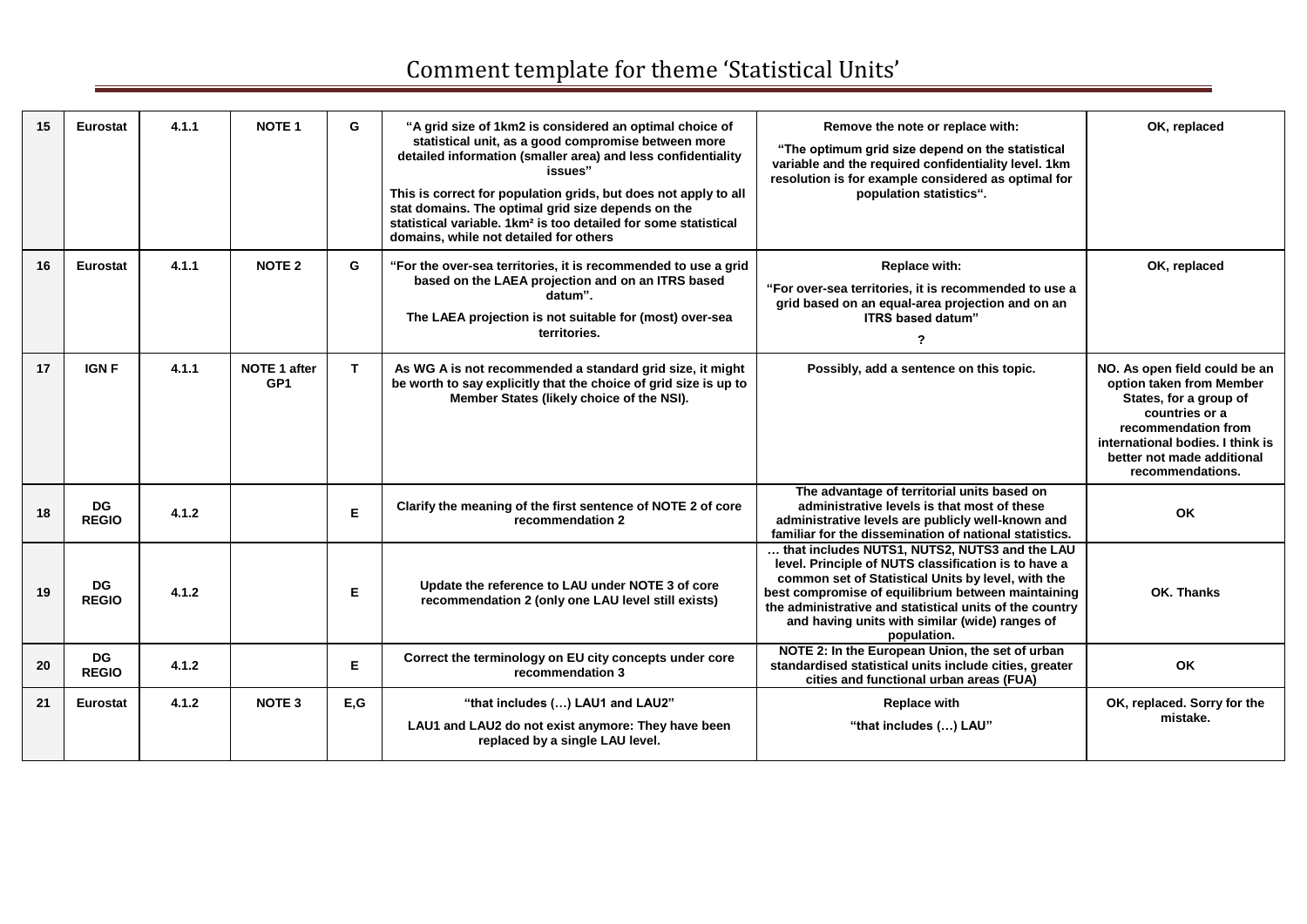| 22 | <b>NSI</b><br>Lithuania | 4.1.2 | GP <sub>2</sub> | G | Enumeration districts are based on the number of<br>inhabitants there, so enumeration districts are not stable<br>territorial units, they are changed during every census, so<br>they are not usable for dissemination; they are not<br>official statistical units.                                | Remove the term "enumeration districts" from the<br>"Theme Statistical Units (SU), Recommendation<br>for content" and don't consider them as statistical<br>units.                                                                                              | NO.<br>It's a big issue, but after a<br>wide round of consultation<br>(describe in 8. Annex B, pp.<br>27-28) a majority of NSI are in<br>favour of include Enumeration<br><b>Districts. Any Statistical or</b><br>Administrative unit change<br>across time, but nevertheless<br>the Enumeration Districts is a<br>useful system of units for<br>dissemination the statistical<br>information in most of the<br>countries. |
|----|-------------------------|-------|-----------------|---|----------------------------------------------------------------------------------------------------------------------------------------------------------------------------------------------------------------------------------------------------------------------------------------------------|-----------------------------------------------------------------------------------------------------------------------------------------------------------------------------------------------------------------------------------------------------------------|----------------------------------------------------------------------------------------------------------------------------------------------------------------------------------------------------------------------------------------------------------------------------------------------------------------------------------------------------------------------------------------------------------------------------|
| 23 | Eurostat                | 4.1.3 | <b>NOTE</b>     | Q | "in other words, statistical units of the past are not<br>considered as core data".<br>This implies that statistics reported on past SUs will no<br>longer be usable. The current practice in such case is to<br>recalculate past stats on the new SUs.<br>This should be linked with section 6.4. | Add as a precision: "When statistical units change<br>and the past statistical units stop being available,<br>statistical variables should be recalculated on the<br>new statistical units. This is crucial to keep providing<br>long statistical time series". | <b>PARTIALY OK. Cross</b><br>reference added. Text<br>proposed not added. The<br>precision is explained in deep<br>in the 6.4 section and a<br>mention of that is added in<br>this point.                                                                                                                                                                                                                                  |
| 24 | <b>IGNF</b>             | 4.1.3 | CR <sub>7</sub> | E | "the versioning system will be recommended for all<br>statistical units of the territory beyond 2020"<br>The recommendation is done now.                                                                                                                                                           | Possibly, replace by "the versioning system is<br>recommended for all statistical units of the territory<br>beyond 2020"                                                                                                                                        | OK                                                                                                                                                                                                                                                                                                                                                                                                                         |
| 25 | <b>Eurostat</b>         | 4.2   |                 | G | Providing different generalisation levels for SU is indeed<br>important. Simplified versions for statistical maps are<br>reauired.                                                                                                                                                                 | No change: Keep it.<br>The link with section 6.3 could be improved.                                                                                                                                                                                             | OK. A mention to 6.3 is added.                                                                                                                                                                                                                                                                                                                                                                                             |
| 26 | <b>Eurostat</b>         | 4.3   |                 | T | Lake Constanz is part of NUTS - Reference should be<br>removed                                                                                                                                                                                                                                     |                                                                                                                                                                                                                                                                 | OK, removed                                                                                                                                                                                                                                                                                                                                                                                                                |
| 27 | <b>Eurostat</b>         | 4.4   |                 | G | Good practices report need for "great care" and "convenient<br>thematic identifier" which sounds imprecise.                                                                                                                                                                                        | The recommendations should be more precise.<br>Please rephrase relying on existing data quality<br>terminology: Positional accuracy, topological<br>consistency, persistence and unicity of identifier,<br>etc. See other UNGGIM: Europe Recommendations        | OK. Added in GP 4 and 6.<br>Topological consistency is in<br>the CR 11 (stronger than a<br>good practice)                                                                                                                                                                                                                                                                                                                  |
| 28 | <b>Eurostat</b>         | 4.5.1 |                 | G | Edge-matching should be considered here.                                                                                                                                                                                                                                                           |                                                                                                                                                                                                                                                                 | OK. Mention to 6.3 is added                                                                                                                                                                                                                                                                                                                                                                                                |
| 29 | <b>Eurostat</b>         | 4.5.1 |                 |   | Big Lakes are part of administrative regions.                                                                                                                                                                                                                                                      | Remove this part referring to big lakes.                                                                                                                                                                                                                        | OK, removed                                                                                                                                                                                                                                                                                                                                                                                                                |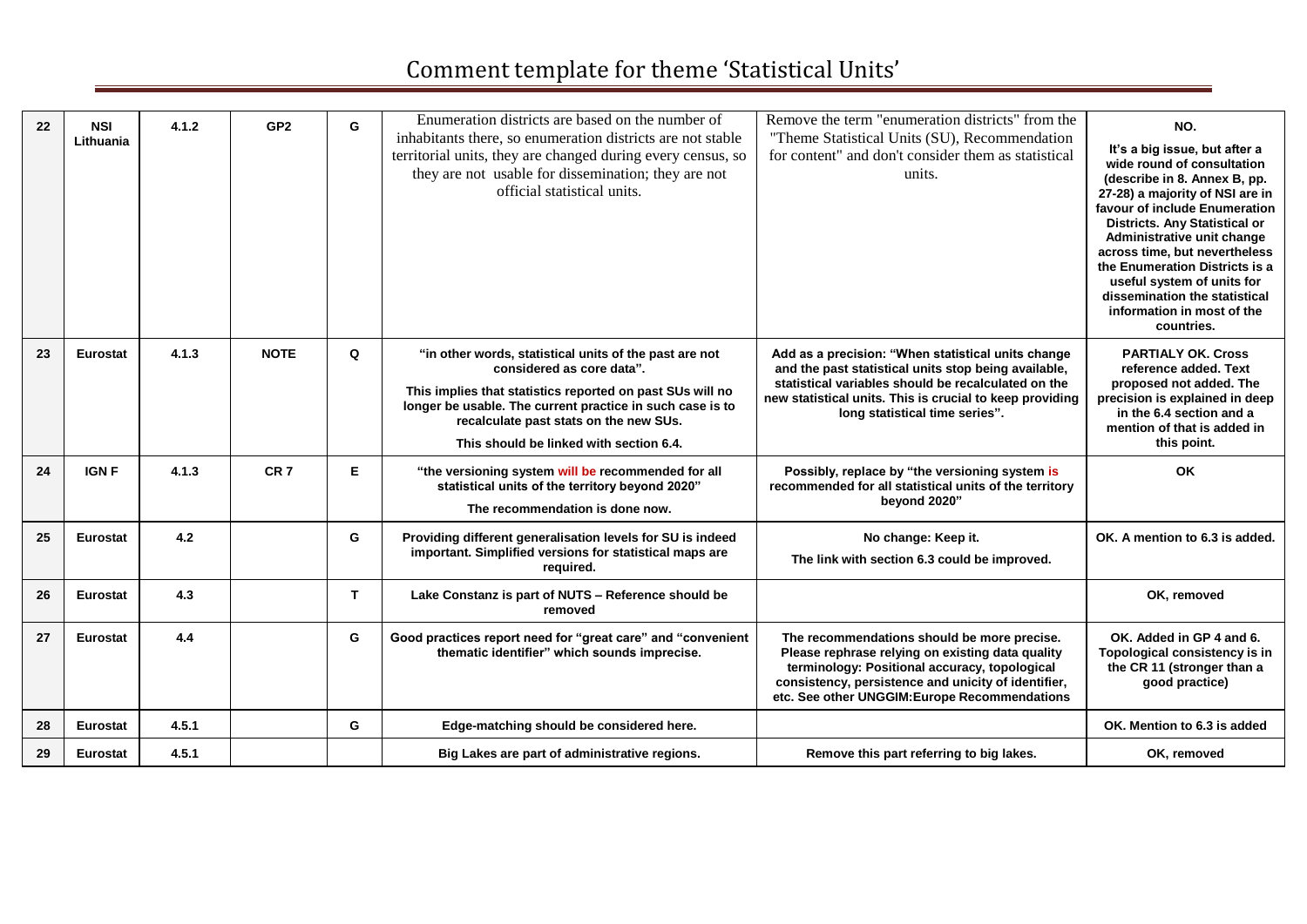| 30 | <b>IGNF</b>        | 5.2   | GP8 and<br>following<br><b>NOTE</b> | T | We recommend to apply INSPIRE Technical guidelines and<br>we explain it is a legal obligation for EU.<br>This is not completely true as only Implementing Rules are<br>mandatory.                                                                                                                                                                                                                                                                                                                                                                                                                                                                         | <b>Modify the NOTE</b>                                                                                                                                                                                                                                                                                                                                                                                                                                                | ?? I don't understand which is<br>your specific proposal of<br>modification.                                                                                                         |
|----|--------------------|-------|-------------------------------------|---|-----------------------------------------------------------------------------------------------------------------------------------------------------------------------------------------------------------------------------------------------------------------------------------------------------------------------------------------------------------------------------------------------------------------------------------------------------------------------------------------------------------------------------------------------------------------------------------------------------------------------------------------------------------|-----------------------------------------------------------------------------------------------------------------------------------------------------------------------------------------------------------------------------------------------------------------------------------------------------------------------------------------------------------------------------------------------------------------------------------------------------------------------|--------------------------------------------------------------------------------------------------------------------------------------------------------------------------------------|
| 31 | <b>Eurostat</b>    | 5.3   |                                     | G | "It is expected that core data will be made available through<br>improved existing products (or new products) or as INSPIRE<br>data, and perhaps as specific core products (delivery issues<br>still have to be investigated by the working group)".                                                                                                                                                                                                                                                                                                                                                                                                      | Remove or give precision on which existing<br>products are considered, EBM certainly?                                                                                                                                                                                                                                                                                                                                                                                 | NO changes. It's a broader<br>and open issue, with no<br>consensus about it.                                                                                                         |
|    |                    |       |                                     |   | This could be clarified.                                                                                                                                                                                                                                                                                                                                                                                                                                                                                                                                                                                                                                  |                                                                                                                                                                                                                                                                                                                                                                                                                                                                       |                                                                                                                                                                                      |
| 32 | <b>IGNF</b>        | 5.3   | GP9 and<br>following<br><b>NOTE</b> | T | <b>Idem Comment 30</b>                                                                                                                                                                                                                                                                                                                                                                                                                                                                                                                                                                                                                                    | <b>Modify the NOTE</b>                                                                                                                                                                                                                                                                                                                                                                                                                                                | ?? Same difficulties.                                                                                                                                                                |
| 33 | DG<br><b>REGIO</b> | 6.2.1 |                                     | Е | <b>Drafting revision</b>                                                                                                                                                                                                                                                                                                                                                                                                                                                                                                                                                                                                                                  | This standard classification ensures that Territorial<br>Units of the same level represent the best<br>compromise of equilibrium between maintaining the<br>administrative and statistical units of the country<br>and having units with similar (wide) ranges of<br>population.                                                                                                                                                                                      | OK                                                                                                                                                                                   |
| 34 | <b>Eurostat</b>    | 6.3   | Title (and<br>content)              | G | Edge-matching is not the only challenge for getting pan-<br>European data. Geometrical harmonisation with<br>generalisation is the other big challenge.                                                                                                                                                                                                                                                                                                                                                                                                                                                                                                   | Change title with "Getting pan-European data -<br>edge-matching and generalisation" or "Getting pan-<br>European data - edge-matching and geometrical<br>harmonisation"                                                                                                                                                                                                                                                                                               | OK. Second option is selected<br>for the change.                                                                                                                                     |
| 35 | <b>Eurostat</b>    | 6.3   | <b>Second</b><br>paragraph          | G | Several investigations have already taken place and the<br>bottlenecks to speed-up ERM production are well identified:<br>EBM production should adopt an incremental updating<br>approach instead of the tedious "snapshot model" currently<br>in place. This would require simply the setting up of a<br>central data repository which will be accessed by each<br>member state to update (maybe continuously and<br>automatically?) the data related to their territories. This<br>production model is in fact already in place in several MSs<br>between local and national levels, and should also be<br>applied between national and European level. | Add:<br>"Significant improvements could be achieved by<br>adopting an incremental updating approach. In such<br>approach, a central data repository is accessed by<br>each member state to update (maybe continuously<br>and automatically) the data related to their territories.<br>This production model is already in place in several<br>Member States between local and national levels.<br>and should also be applied between national and<br>European level". | OK. Added                                                                                                                                                                            |
| 36 | Hugo<br>Poelman    | 6,3   |                                     | Е | Revise the drafting in the second paragraph: the speed of<br>the production process can be improved by producers, not<br>really by users                                                                                                                                                                                                                                                                                                                                                                                                                                                                                                                  | Therefore, data producers of this product are<br>encouraged to investigate the possible ways to<br>speed up the process                                                                                                                                                                                                                                                                                                                                               | OK                                                                                                                                                                                   |
| 37 | <b>Eurostat</b>    | 6.4   | <b>First</b><br>sentence            | G | "This historical data may be required in some use cases"<br>Access to historical statistics (aka "long time series" in<br>statisticians' terminology) is crucial in most statistical<br>domains.                                                                                                                                                                                                                                                                                                                                                                                                                                                          | Correct with: "This historical data is required in most<br>use cases".                                                                                                                                                                                                                                                                                                                                                                                                | OK. Correction added as<br>"many", without implying any<br>evaluation of statistical weight<br>of use cases that need or not<br>need historical data (very<br>difficult to achieve). |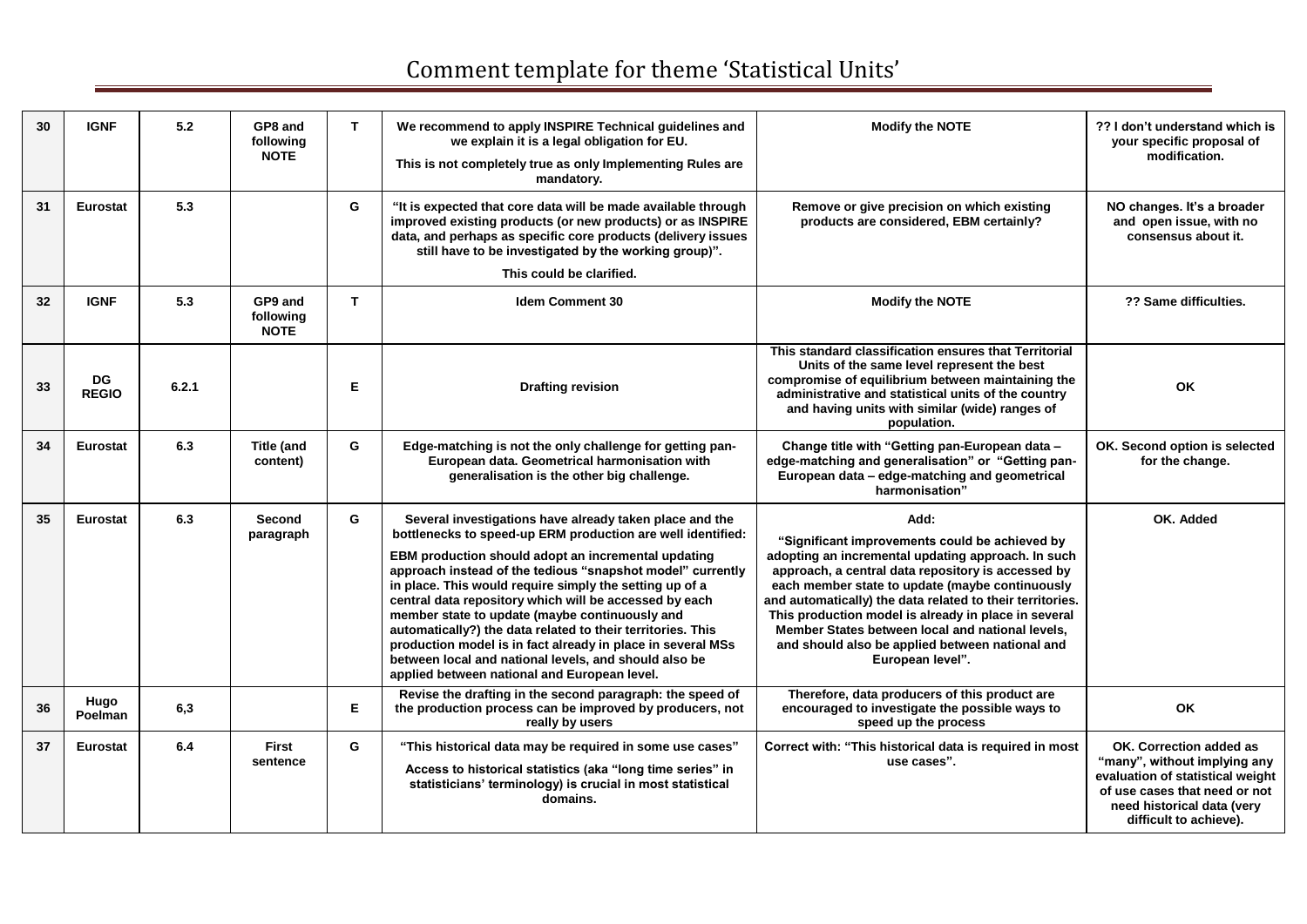| 38 | Eurostat        | 6.4           | 2 last<br>paragraph       | G  | The operations described here should not be addressed by<br>the user, but by the NSI. Statistics recalculation or<br>resampling should be mentioned here.                                                                                                                                                                                                                                | Remove or clarify who and how will address that.<br>Maybe the NSIs.                                                                                                                                                                                                                                                                                                                                                                                                                              | NO changes in a difficult part<br>many times rewritten across<br>the last years. The users<br>receive the information<br>mentioned in the paragraph<br>"Firs step" The recalculation<br>and other procedures is<br>considered in the paragraph |
|----|-----------------|---------------|---------------------------|----|------------------------------------------------------------------------------------------------------------------------------------------------------------------------------------------------------------------------------------------------------------------------------------------------------------------------------------------------------------------------------------------|--------------------------------------------------------------------------------------------------------------------------------------------------------------------------------------------------------------------------------------------------------------------------------------------------------------------------------------------------------------------------------------------------------------------------------------------------------------------------------------------------|------------------------------------------------------------------------------------------------------------------------------------------------------------------------------------------------------------------------------------------------|
|    |                 |               |                           |    |                                                                                                                                                                                                                                                                                                                                                                                          |                                                                                                                                                                                                                                                                                                                                                                                                                                                                                                  | "Second Step.                                                                                                                                                                                                                                  |
| 39 | <b>Eurostat</b> | 6.4 and 4.1.3 |                           | G  | Paragraphs 6.4 and 4.1.3 could be merged or better<br>reference each other.                                                                                                                                                                                                                                                                                                              | Merge paragraph or better reference each other.                                                                                                                                                                                                                                                                                                                                                                                                                                                  | NO. Many attempts were done,<br>thinking it should be<br>understandable by<br>geographical community                                                                                                                                           |
| 40 | Eurostat        | 6.4           |                           | Е  | Extra dot in 3 paragraph, first sentence                                                                                                                                                                                                                                                                                                                                                 |                                                                                                                                                                                                                                                                                                                                                                                                                                                                                                  | OK. Sorry                                                                                                                                                                                                                                      |
| 41 | Eurostat        | 6.4           |                           | Е  | Suggestion to remove 3, 4 and 5 paragraph - it has nothing<br>to do with recommendation for content                                                                                                                                                                                                                                                                                      | remove                                                                                                                                                                                                                                                                                                                                                                                                                                                                                           | NO. The paragraphs want to<br>clarify some key aspects of<br>time-tracking and historical<br>statistical units.                                                                                                                                |
| 42 | <b>IGNF</b>     | 6.4           | 3 <sup>rd</sup> paragraph | E  | "The second case for general users is displaying statistical<br>data on fixed geometries across time. ."<br>One point would be enough                                                                                                                                                                                                                                                    | <b>Correct</b>                                                                                                                                                                                                                                                                                                                                                                                                                                                                                   | OK. Sorry                                                                                                                                                                                                                                      |
| 43 | <b>IGNF</b>     | 6.4           | 4 <sup>th</sup> paragraph | T. | "Core Recommendation 4 and 7 and Good Practice 2 and 3<br>are the base for the purpose of a precise time tracking, and<br>allow users for knowing all changes in statistical units at<br>any moment and across time."<br>I am not sure about the last part of the sentence. To know all<br>changes, WG A should have recommended (at least) the<br>Evolution part of INSPIRE data model. | Might be worth to rephrase it.<br>"Core Recommendation 4 and 7 and Good Practice 2<br>and 3 are the base for the purpose of a precise time<br>tracking. However, to enable users to understand the<br>changes in statistical units across time, it might be<br>required to include, in the data management system,<br>information about the evolutions. The Evolution part<br>of the INSPIRE data model may be a good starting<br>point but its effectiveness has to be tested and<br>assessed." | OK first proposal (rephrased),<br>NO second statement. The<br>evolution part of INSPIRE, its<br>contradictions and insufficient<br>design is part of the problem,<br>not a good starting for the<br>solution.                                  |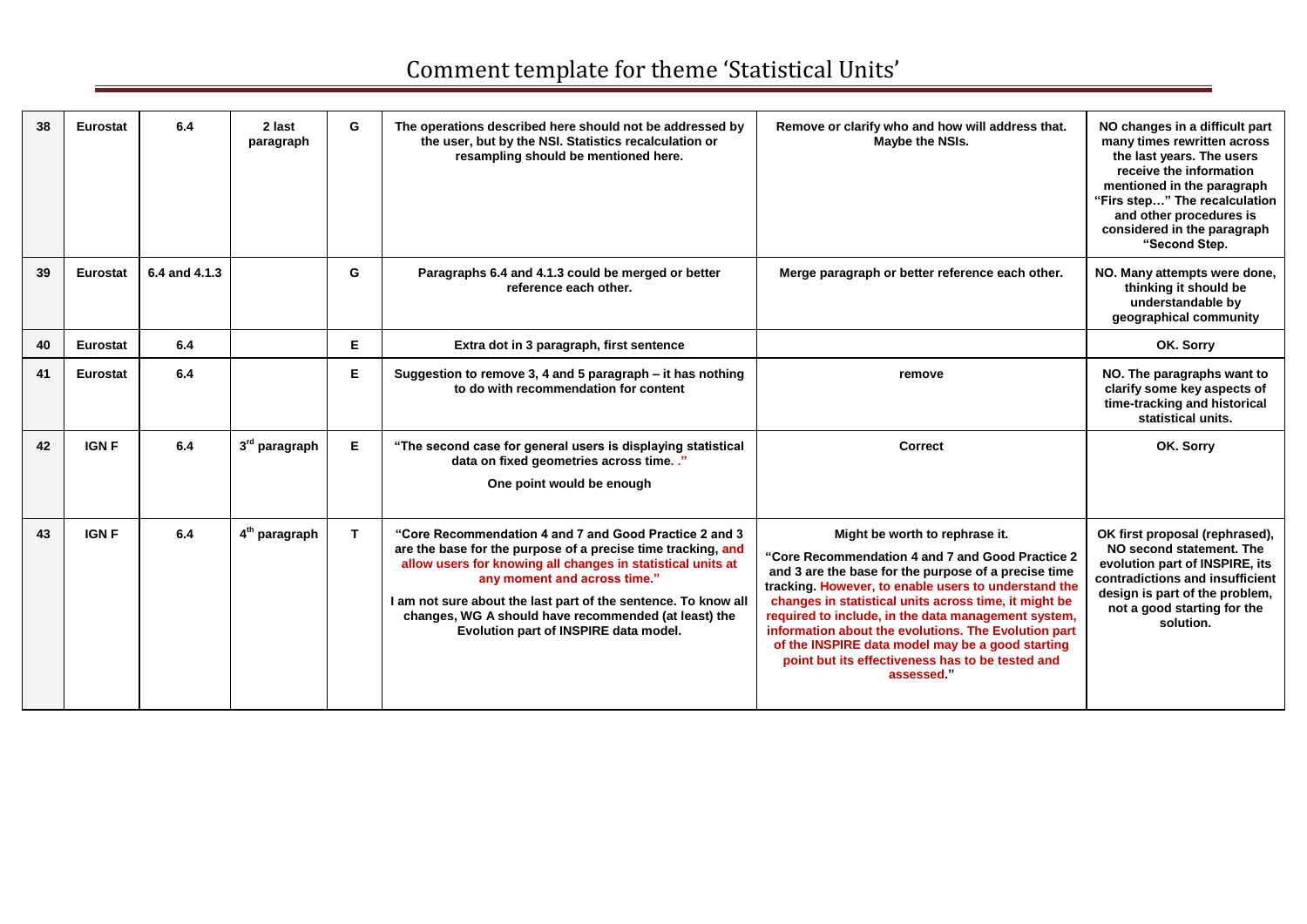| 44 | <b>IGN F</b>    | 6.4                       | $5th$ paragraph  | T  | "The second step is to manage the differences of geometry<br>across time (adding areas with changes in common<br>polygons or estimating the share parts for different units, or<br>mixed procedures)."<br>The sentence is confusing: the second step is about finding<br>relevant procedures to transfer statistical information,<br>taking into account the differences of geometries across<br>time.<br>It is out of scope because not dealing directly with SU but<br>with statistical information. | To be rephrased.                                                                                         | OK. Changes included.                                                                                                                                                                                                          |
|----|-----------------|---------------------------|------------------|----|--------------------------------------------------------------------------------------------------------------------------------------------------------------------------------------------------------------------------------------------------------------------------------------------------------------------------------------------------------------------------------------------------------------------------------------------------------------------------------------------------------|----------------------------------------------------------------------------------------------------------|--------------------------------------------------------------------------------------------------------------------------------------------------------------------------------------------------------------------------------|
| 45 | <b>Eurostat</b> | 6.5                       |                  | G  | This section is not very clear. The justification of using<br>SDMX and TJS in the last paragraph sounds weak. There is<br>no obligation to mention SDMX and TJS.                                                                                                                                                                                                                                                                                                                                       | The section could be clarified. The last paragraph<br>could be removed.                                  | NO accepted proposals. The<br>comment not explain the<br>unclear aspects. The mention<br>about SDMX and TJS is<br>introduced from the proposals<br>of other statistical experts,<br>despite is not mandatory to<br>mention it. |
| 46 | <b>IGN F</b>    | 6.5                       | 2nd<br>paragraph | E  | Acronym for Utility and governmental services is "US" and<br>not "UG"                                                                                                                                                                                                                                                                                                                                                                                                                                  | To be corrected.                                                                                         | OK. Sorry                                                                                                                                                                                                                      |
| 47 | <b>Eurostat</b> | 6.5                       |                  | Е  | Out of scope for this paper                                                                                                                                                                                                                                                                                                                                                                                                                                                                            | Remove                                                                                                   | NO. The differences and<br>similitudes between Statistical<br><b>Units in INSPIRE and Core</b><br>Data are a key point of the<br>difficulties of time tracking<br>and no out of scope.                                         |
| 48 | <b>Eurostat</b> | 6.6.2                     |                  | E  | Shorten the part to a more concise representation                                                                                                                                                                                                                                                                                                                                                                                                                                                      | <b>Shorten</b>                                                                                           | ??. Point 6.6.2 doesn't exist.<br>Paragraph 6.2.2 is made with<br>the proposals of many<br>participants.                                                                                                                       |
| 49 | <b>IGNF</b>     | 7.1.1.2                   | <b>NOTE 2</b>    | E  | Too close from previous paragraph                                                                                                                                                                                                                                                                                                                                                                                                                                                                      | Drop a line                                                                                              | OK                                                                                                                                                                                                                             |
| 50 | <b>IGNF</b>     | Figure 4 and<br>7.1.1.2.1 | End page 24      | T. | All vector statistical units will have to be provided at<br>different levels of detail => it might be worth to upgrade<br><b>INSPIRE identifier to core recommendation</b>                                                                                                                                                                                                                                                                                                                             | <b>Modify figure 4</b><br>Add a sentence (in 7.1.1.2.1) to remind that INSPIRE<br>id should be provided. | ??. I see the inspireid is<br>highlighted.<br>OK. Reminded added in the<br>last paragraph of 7.1.1.2.1<br>(pag. 24)                                                                                                            |